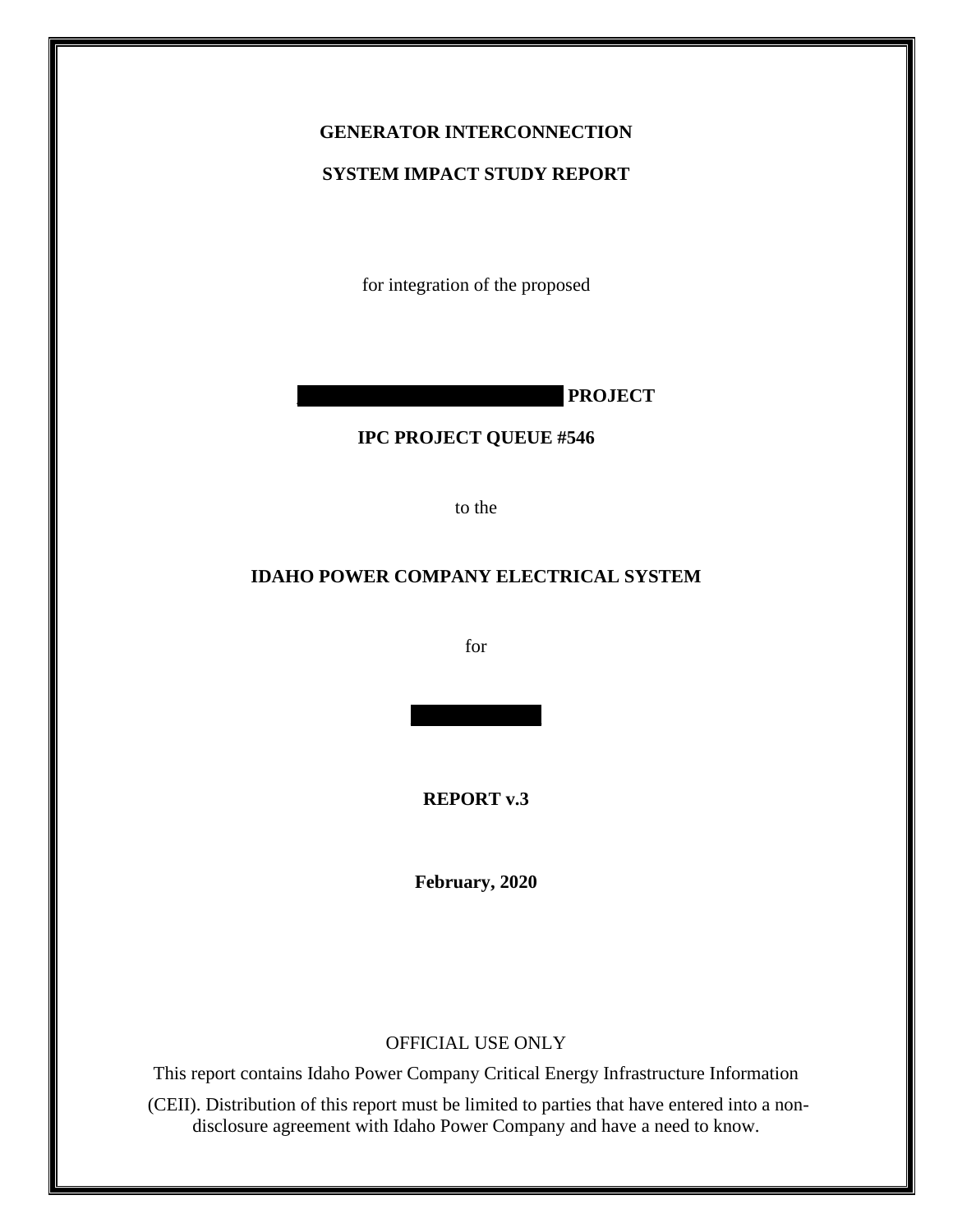## **Revision History**

| Date      | <b>Revision</b> | <b>Initials</b> | <b>Summary of Changes</b>                                              |
|-----------|-----------------|-----------------|------------------------------------------------------------------------|
| 8/26/2019 |                 | AV              | SISR GI $#546 -$ Original issue.                                       |
| 12/30/19  |                 | AV              | SISR GI $#546$ – Restudy due to a senior queue project<br>dropping out |
| 2/14/2020 |                 | AV              | SISR GI#546 – Restudy due a senior queue project<br>dropping out       |

System Impact Re-Study Report i

OFFICIAL USE ONLY

This report contains Idaho Power Company Critical Energy Infrastructure Information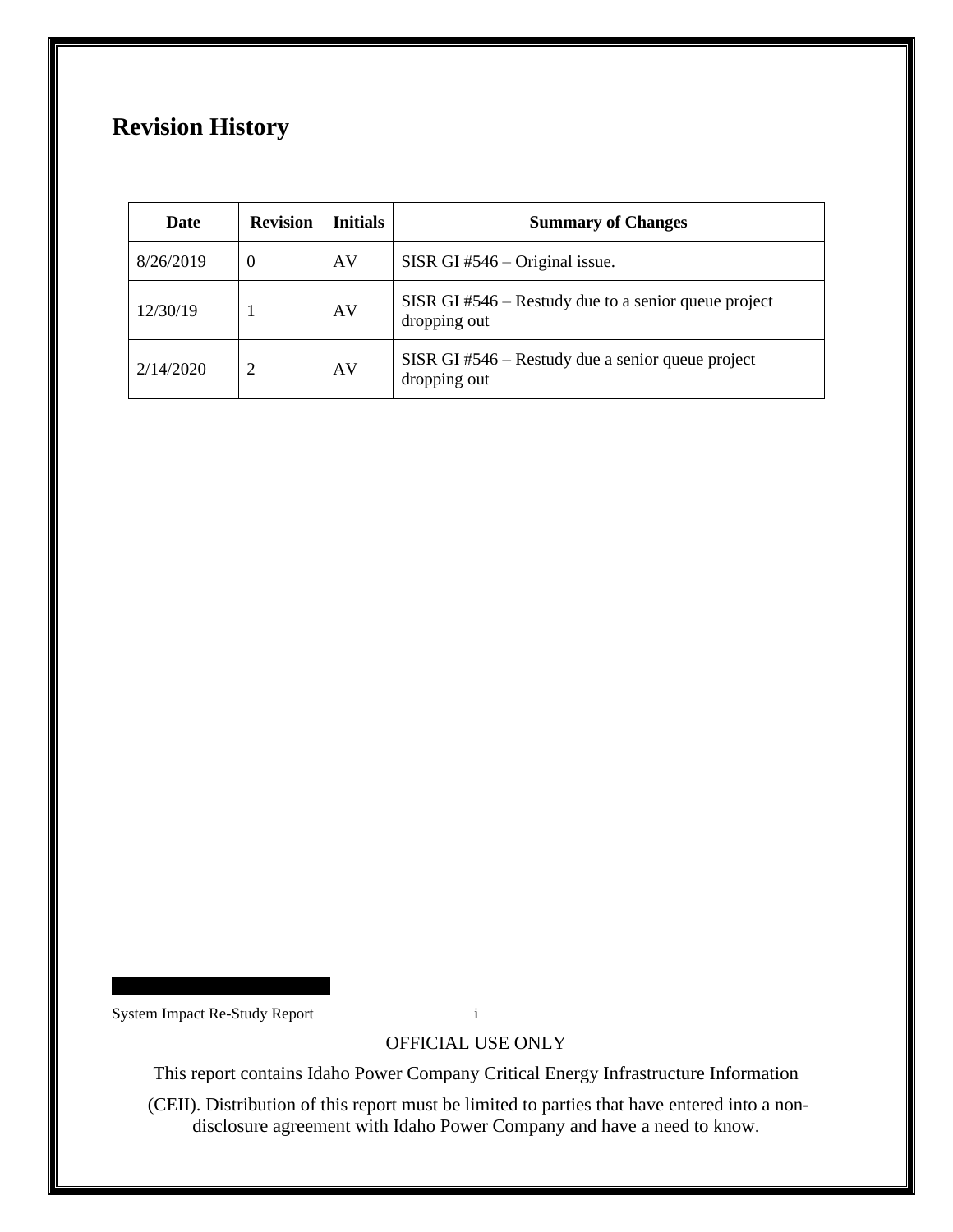## **Table of Contents**

| 1.0       |                                                                      |
|-----------|----------------------------------------------------------------------|
| 2.0       |                                                                      |
| 3.0       |                                                                      |
| 4.0       |                                                                      |
| 5.0       |                                                                      |
| 6.0       |                                                                      |
| 7.0       |                                                                      |
| 8.0       |                                                                      |
| 9.0       |                                                                      |
| 10.0      |                                                                      |
| 11.0      |                                                                      |
| 12.0      |                                                                      |
|           |                                                                      |
| $A-1.0$   |                                                                      |
| $A-2.0$   |                                                                      |
| $A - 3.0$ |                                                                      |
| $A-4.0$   |                                                                      |
| $A-5.0$   | WECC Coordinated Off-Nominal Frequency Load Shedding and Restoration |
|           |                                                                      |

System Impact Re-Study Report ii

## OFFICIAL USE ONLY

This report contains Idaho Power Company Critical Energy Infrastructure Information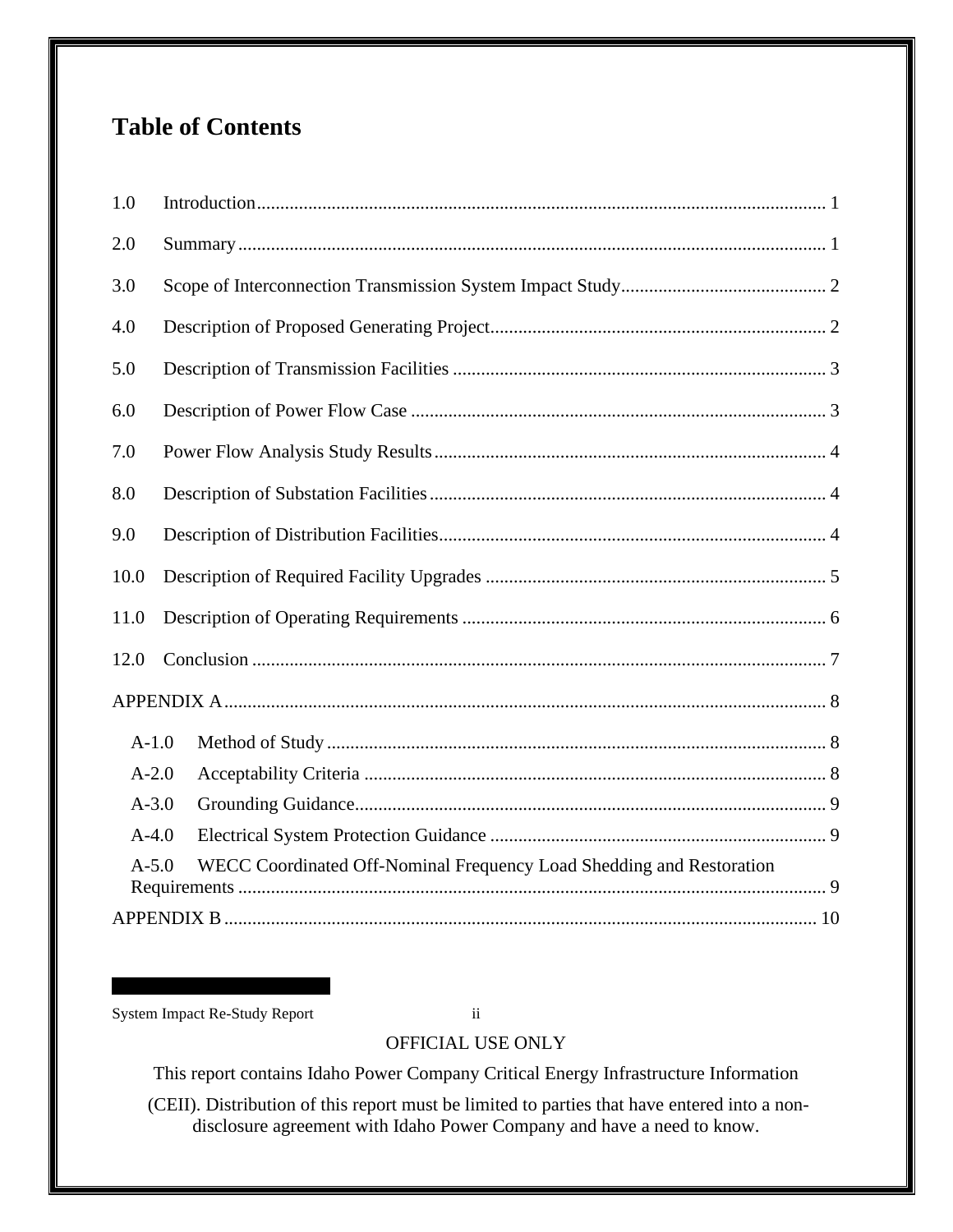| $B-1.0$ |  |
|---------|--|
|---------|--|

System Impact Re-Study Report iii

OFFICIAL USE ONLY

This report contains Idaho Power Company Critical Energy Infrastructure Information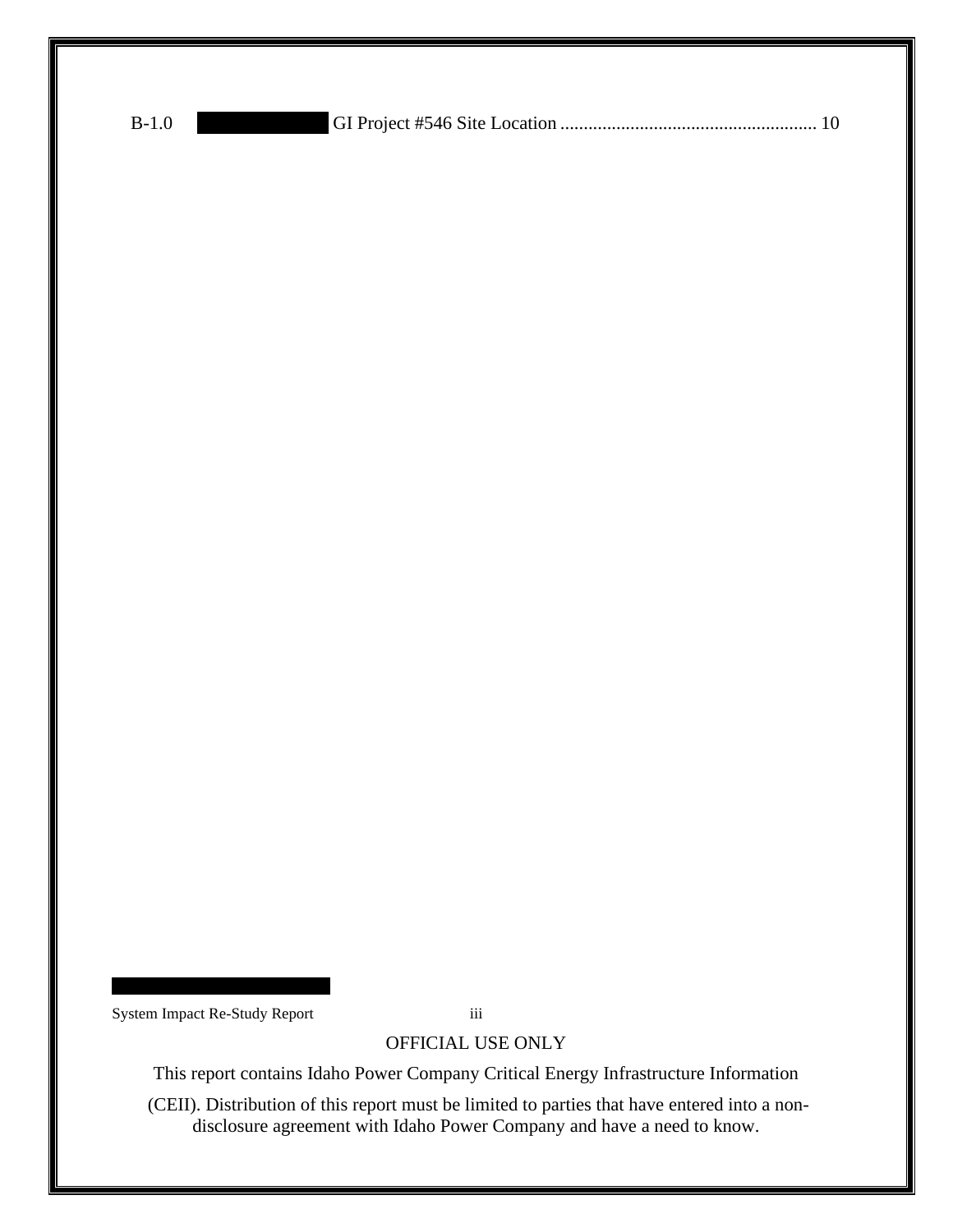## **List of Tables**

|--|--|

## **List of Figures**

| Figure 2 Location of |  |
|----------------------|--|

System Impact Re-Study Report iv

OFFICIAL USE ONLY

This report contains Idaho Power Company Critical Energy Infrastructure Information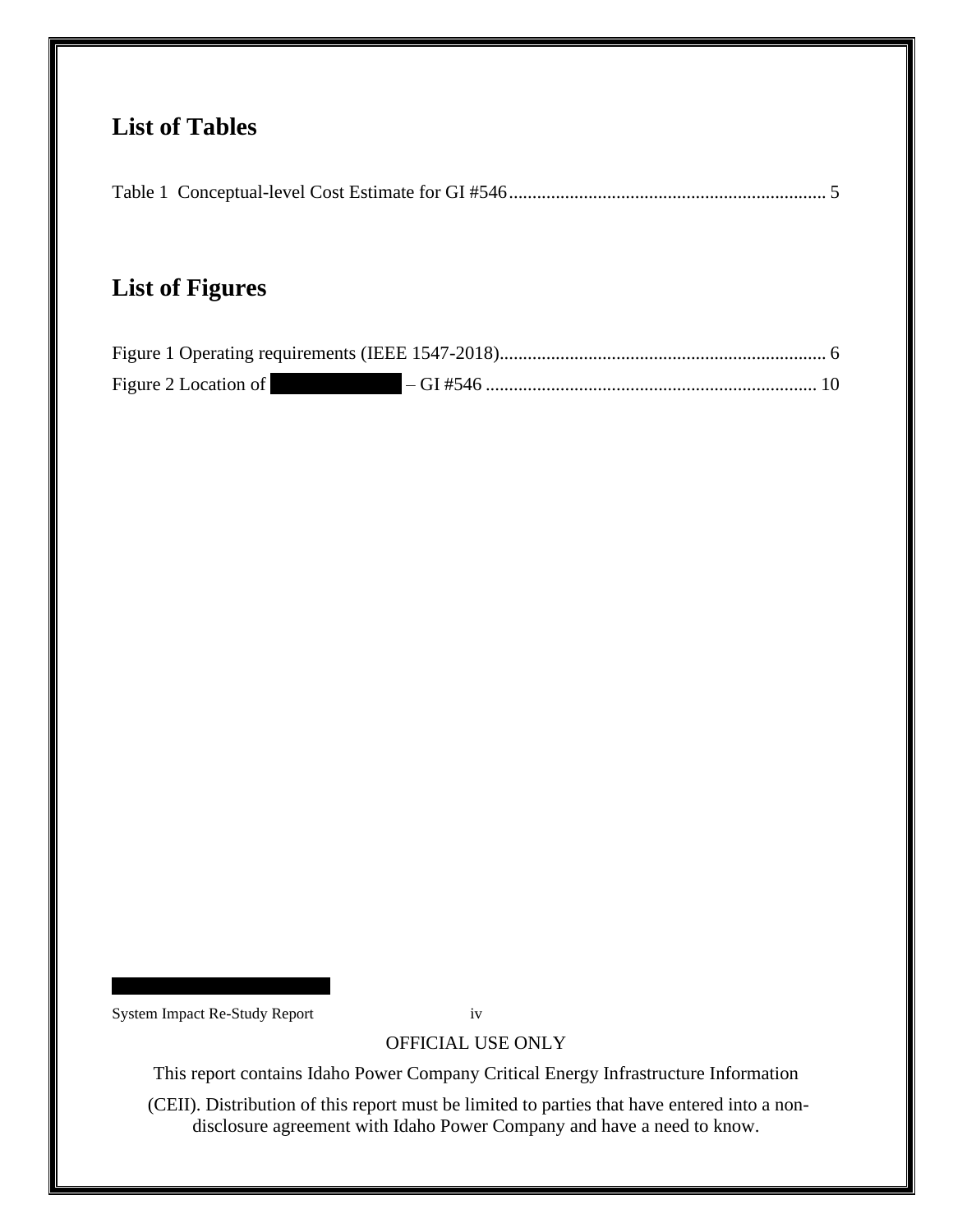### <span id="page-5-0"></span>**1.0 Introduction**

A system impact re-study was performed due to a second senior queue project dropping out of Idaho Power's queue. The second project had assigned upgrades that were modeled in the original system impact study of **A** previous re-study was performed when a senior queue project dropped out of the queue. The re-study concluded that a senior queue position project to had assigned network upgrades. The second senior queue position project also dropped out of the queue and a second re-study was necessary to identify any possible network upgrades are required to interconnect to the IPC system.

The second re-study identified no additional network upgrades necessary to interconnect the project.

#### <span id="page-5-1"></span>**2.0 Summary**

The system impact of interconnecting the example and a project to IPC's distribution circuit was evaluated.

The Project will be required to control voltage in accordance with a voltage schedule as provided by Idaho Power Grid Operations. Therefore, GI #546 will be required to install a plant controller for managing the real and reactive power output of the **EXECUTE:** inverter array at the project POI. The project will need to meet the reactive power requirements for the interconnection. The step-up transformers will need to be grounded-wye - grounded-wye or grounded-wye - wye with the grounded-wye connection on the utility side.

Generator interconnection service, either as an Energy Resource or a Network Resource, does not in any way convey any right to deliver electricity to any specific customer or point of delivery.

The total preliminary cost estimate to interconnect the **Project** to the **Project** to the distribution circuit is \$1,230,250, and includes the following tasks:

- Upgrade Substation Transformer.
- Install a four-pole generation interconnection package at the POI. This includes an SEL-421 protective relay, which requires 3-phase potential transformers (PTs), 3-phase current transformers (CTs), SCADA and remote connectivity.
- Install a single-phase PT and wiring for dead-line check on
- Install a dead-line check at substation.

The cost estimate includes direct equipment and installation labor costs, indirect labor costs and general overheads. The estimate includes estimated overheads and a 20% contingency allowance. These are cost estimates only and final charges to the customer will be based on the actual construction costs incurred. It should be noted that the preliminary cost estimate of

System Impact Re-Study Report 1

OFFICIAL USE ONLY

This report contains Idaho Power Company Critical Energy Infrastructure Information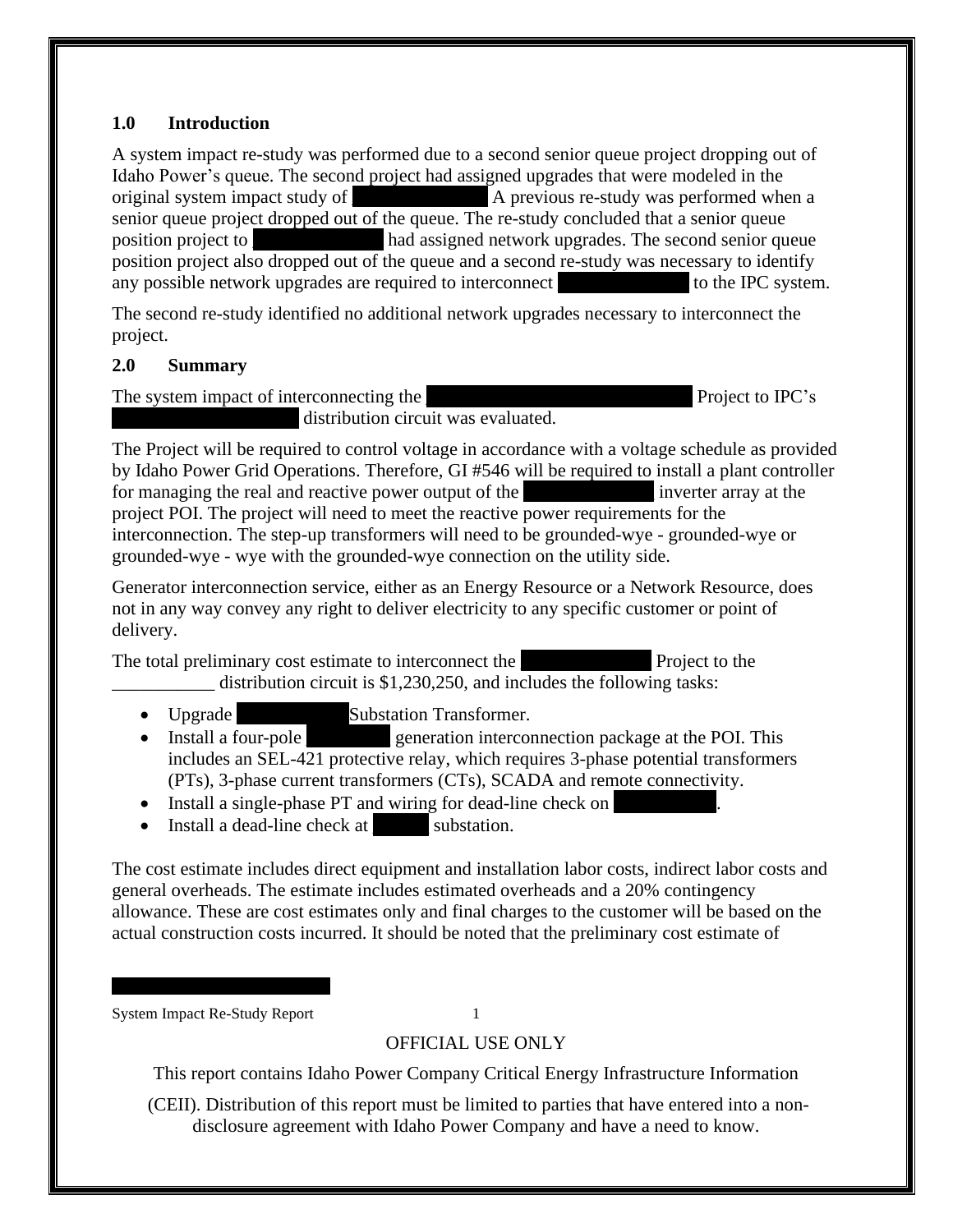\$1,230,250 does not include the cost of the customer's owned equipment to construct the solar generation site or required communication circuits.

## <span id="page-6-0"></span>**3.0 Scope of Interconnection Transmission System Impact Study**

The Interconnection Transmission System Impact Study was completed, in accordance with Idaho Power Company Standard Generator Interconnection Procedures, to provide an evaluation of the system impacts of the interconnection of the proposed generating project to the Idaho Power system. As listed in the Interconnection Transmission System Impact Study agreement, the Interconnection Transmission System Impact Study report provides the following information:

- identification of additional transformer load tap changer operations, voltage fluctuations (flicker) and additional feeder losses.
- identification of required reactive power support.
- identification of islanding conditions.
- identification of any circuit breaker short circuit capability limits exceeded as a result of the interconnection.
- identification of any thermal overload or voltage limit violations resulting from the interconnection.
- identification of any angular instability.
- description and non-binding estimated cost of facilities required to interconnect the Small Generating Facility to the IPC System and to address the identified short circuit and power flow issues.

All other proposed generation projects prior to this project in the Generator Interconnect queue were considered in this study. A current list of these projects can be found in the Generation Interconnection folder located on the Idaho Power web site at the link shown below:

**<http://www.oatioasis.com/ipco/index.html>**.

## <span id="page-6-1"></span>**4.0 Description of Proposed Generating Project**

The proposed Project, GI #546, consists of a single photovoltaic solar plant which requested to be connected to Idaho Power's distribution circuit. The project will need to install a plant controller for managing the real and reactive power output. The supplied application shows the project using Sungrow SG125HV, kVA inverters. The application also indicates that the step-up transformers are grounded-wye – grounded-wye.

System Impact Re-Study Report 2

## OFFICIAL USE ONLY

This report contains Idaho Power Company Critical Energy Infrastructure Information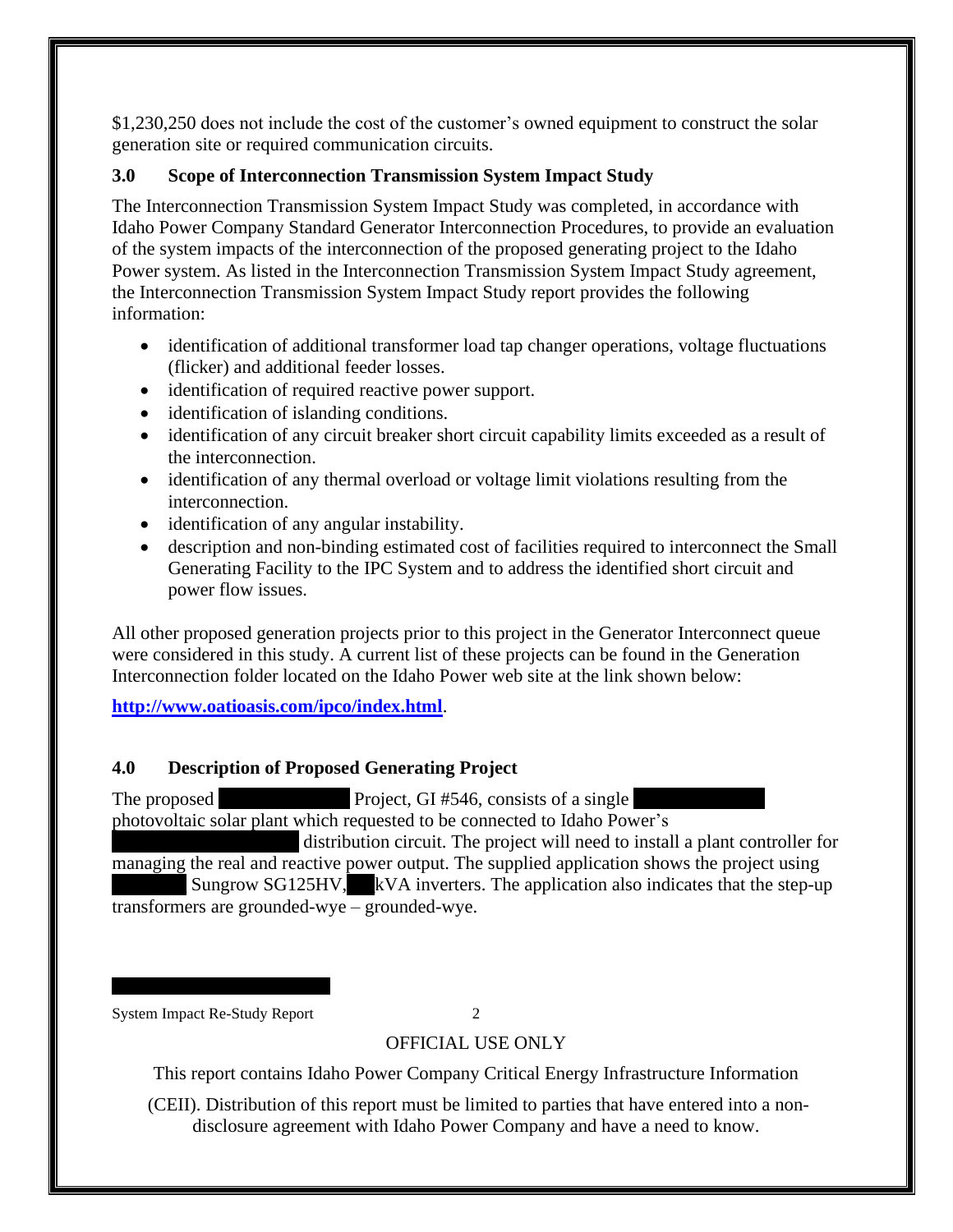## <span id="page-7-0"></span>**5.0 Description of Transmission Facilities**

The Project's impact on the Brownlee East transmission path (WECC Path #55) was evaluated in this Transmission System Impact Study. In addition, the Idaho-Northwest transmission path (WECC Path #14) which is in series with the Brownlee East transmission path was studied at its rated West-to-East transfer capacity.

The Idaho-Northwest transmission path (WECC Path #14) is defined as the sum of the flows on the following five lines:

| 230kV |       |
|-------|-------|
|       | 230kV |
|       | 230kV |
|       | 115kV |
|       | 500kV |

The Brownlee East transmission path (WECC Path #55) is defined as the sum of the flows on the following seven lines:

|  | 230kV |
|--|-------|
|  | 230kV |
|  | 230kV |
|  | 230kV |
|  | 230kV |
|  | 138kV |
|  | 138kV |

For this generation interconnection Transmission System Impact Study, the flow on the Path 14 Idaho-Northwest transmission path was modeled at West-to-East and the Brownlee East transmission path was modeled at West-to-East. The paths were stressed to these specific levels in order to determine if the addition of the Project's degraded the existing Brownlee East path's transfer capability.

#### <span id="page-7-1"></span>**6.0 Description of Power Flow Case**

This study utilized the WECC approved 19hs3a1 Heavy Summer operating case as the starting point of the studies. Two power flow cases were developed:

- The "Base Case" with projects earlier in the queue added, but not the Project.
- The "Second Case" with projects earlier in the queue and the Project added.

System Impact Re-Study Report 3

## OFFICIAL USE ONLY

This report contains Idaho Power Company Critical Energy Infrastructure Information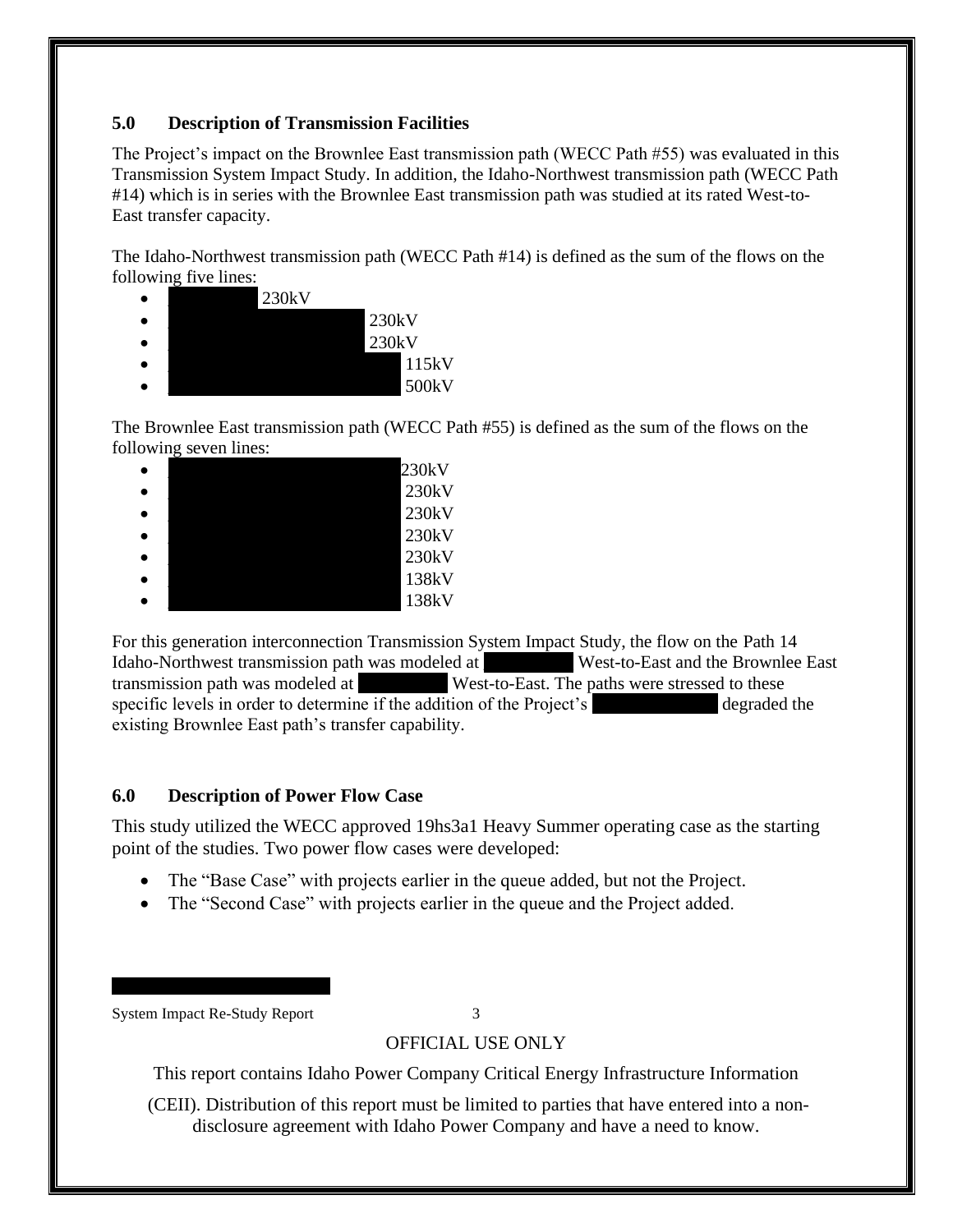The pre-contingency flows across the Idaho-Northwest and the Brownlee East paths/cut-planes were modeled at their respective ratings (see Section 5.0). Flow in each path is modeled in this manner in order to capture the potential impact of the Project on the existing capabilities of the surrounding paths and the interconnected transmission systems. Performing the studies at these levels will ensure that the Total Transfer Capability of the adjacent paths are not impacted by the Project.

In addition to the 19hs3a Heavy Summer operating case, two light-load operating cases were developed for the IPC 69 kV sub-transmission system. The limits used for this analysis are as follows:

- 1. Voltage magnitude during normal operating steady-state must remain between 0.93 per unit and 1.05 per unit. If the post-transient voltage deviates from this range during N-1 conditions and an operating procedure can be taken to return the voltage to the required range without creating a four-terminal line, then network upgrades are not required.
- 2. Line loading must be less than 100% of line rating during normal steady-state operation. Steady-state line loading above 100% requires network upgrades.
- 3. Post-transient line overloading that does not exceed the emergency line rating resulting from an N-1 contingency is acceptable if an operating procedure can be taken to reduce the line loading below 100% without creating a four-terminal line.

Post-transient line loading above the emergency line rating resulting from an N-1 contingency requires network upgrades.

## <span id="page-8-0"></span>**7.0 Power Flow Analysis Study Results**

Results from the stressed Heavy summer operating case indicate the addition of the GI #546 project does not negatively impact the total transfer capability of the path

## <span id="page-8-1"></span>**8.0 Description of Substation Facilities**

Idaho Power's substation is located in Baker County, Oregon. The existing substation transformer, T061, is three single-phase transformers rated for each. The substation transformer will need to be replaced to be able to accommodate the

project.

## <span id="page-8-2"></span>**9.0 Description of Distribution Facilities**

The requested POI for the Project is on the distribution circuit. This is a groundedwye circuit operating at  $\qquad$  at the POI. The Project must have a grounded-wye transformer connection on the IPC side, as well as a wye or grounded wye connection on the Project side of the transformer.

Refer to Appendix A, Section 3, for additional grounding requirements.

System Impact Re-Study Report 4

## OFFICIAL USE ONLY

This report contains Idaho Power Company Critical Energy Infrastructure Information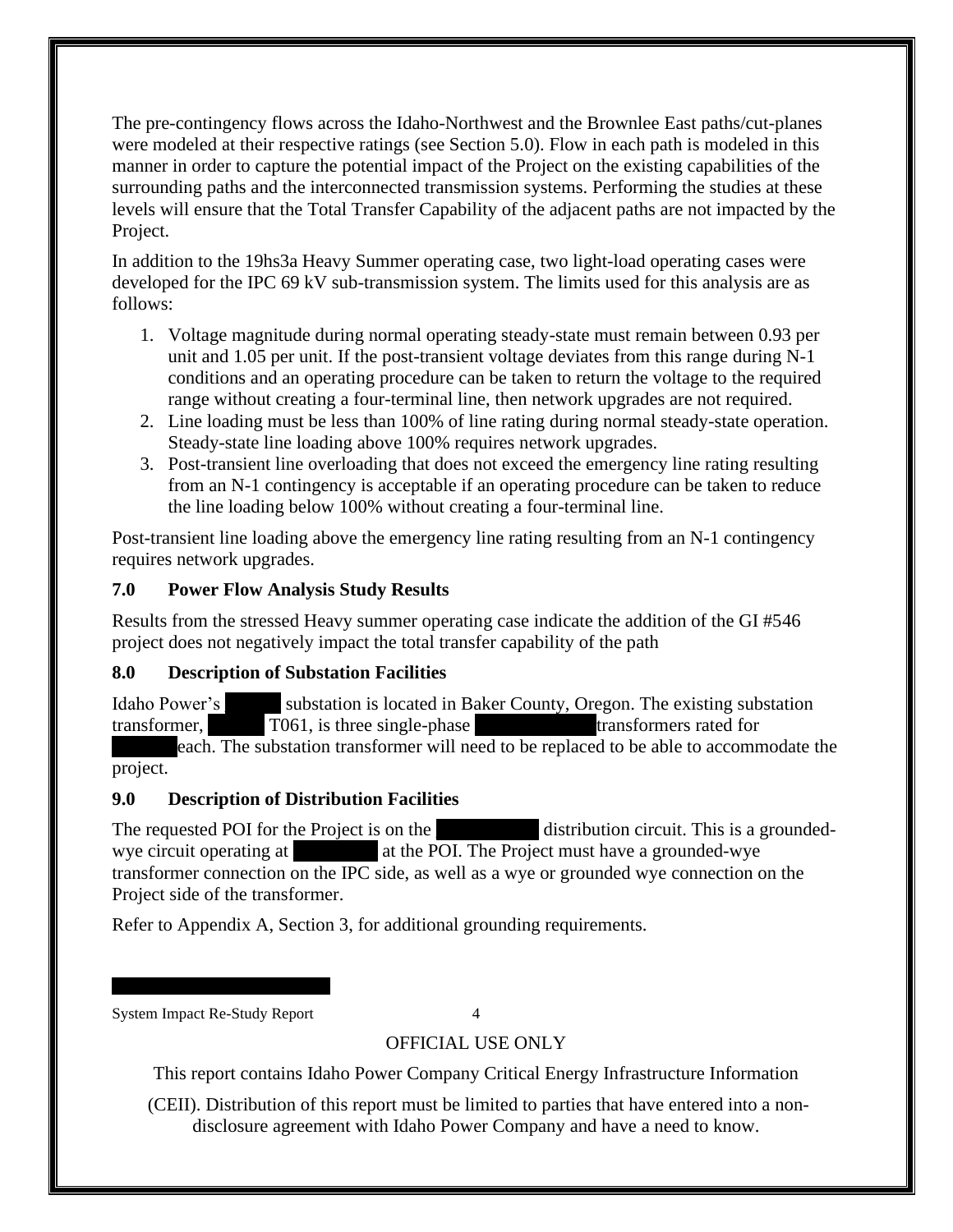## <span id="page-9-0"></span>**10.0 Description of Required Facility Upgrades**

The Project will be required to provide a plant controller that will operate the inverter system in Volt/VAr control mode. This is to regulate voltage according to a voltage schedule that will be provided by Idaho Power.

The following upgrades will be required to IPC-owned facilities to facilitate the interconnection of GI #546:

- Upgrade Substation Transformer.
- Install a four-pole generation interconnection package at the POI. This includes an SEL-421 protective relay, which requires 3-phase potential transformers (PTs), 3-phase current transformers (CTs), SCADA and remote connectivity.
- Install a single-phase PT and wiring for dead-line check on
- Install a dead-line check at substation.

<span id="page-9-1"></span>See the conceptual-level cost estimate in Table 1.

Table 1 Conceptual-level Cost Estimate for GI #546

| <b>Item of Work</b>                                      | <b>Estimate</b> |
|----------------------------------------------------------|-----------------|
| Generation interconnection and protection package        | \$185,600       |
| Substation upgrades                                      | \$759,800       |
| Distribution upgrades                                    | \$0             |
| Transmission upgrades                                    | \$0             |
| Unloaded costs                                           | \$945,400       |
| Contingency $20\%$ (1)                                   | \$189,080       |
| Total unloaded costs                                     | \$1,134,480     |
| Overheads $(2)$                                          | \$95,770        |
| <b>Total loaded costs</b>                                | \$1,230,250     |
| Total Conceptual-level Cost Estimate in 2020 dollars (3) |                 |

(1) Contingency is added to cover the unforeseen costs in the estimate. These costs can include unidentified design components, material cost increases, labor estimate shortfalls, etc.

(2) Overhead costs cover the indirect costs associated with the Project.

- (3) This cost estimate includes direct equipment, material, labor, and overheads as shown.
	- Note that these estimates do not include the cost of the customer's equipment/facilities or required communication circuits for SCADA, and metering.
	- Note that the overhead rates are subject to change during the year.
	- These are estimated costs only and final charges to the customer will be based on the actual construction costs incurred.

System Impact Re-Study Report 5

## OFFICIAL USE ONLY

This report contains Idaho Power Company Critical Energy Infrastructure Information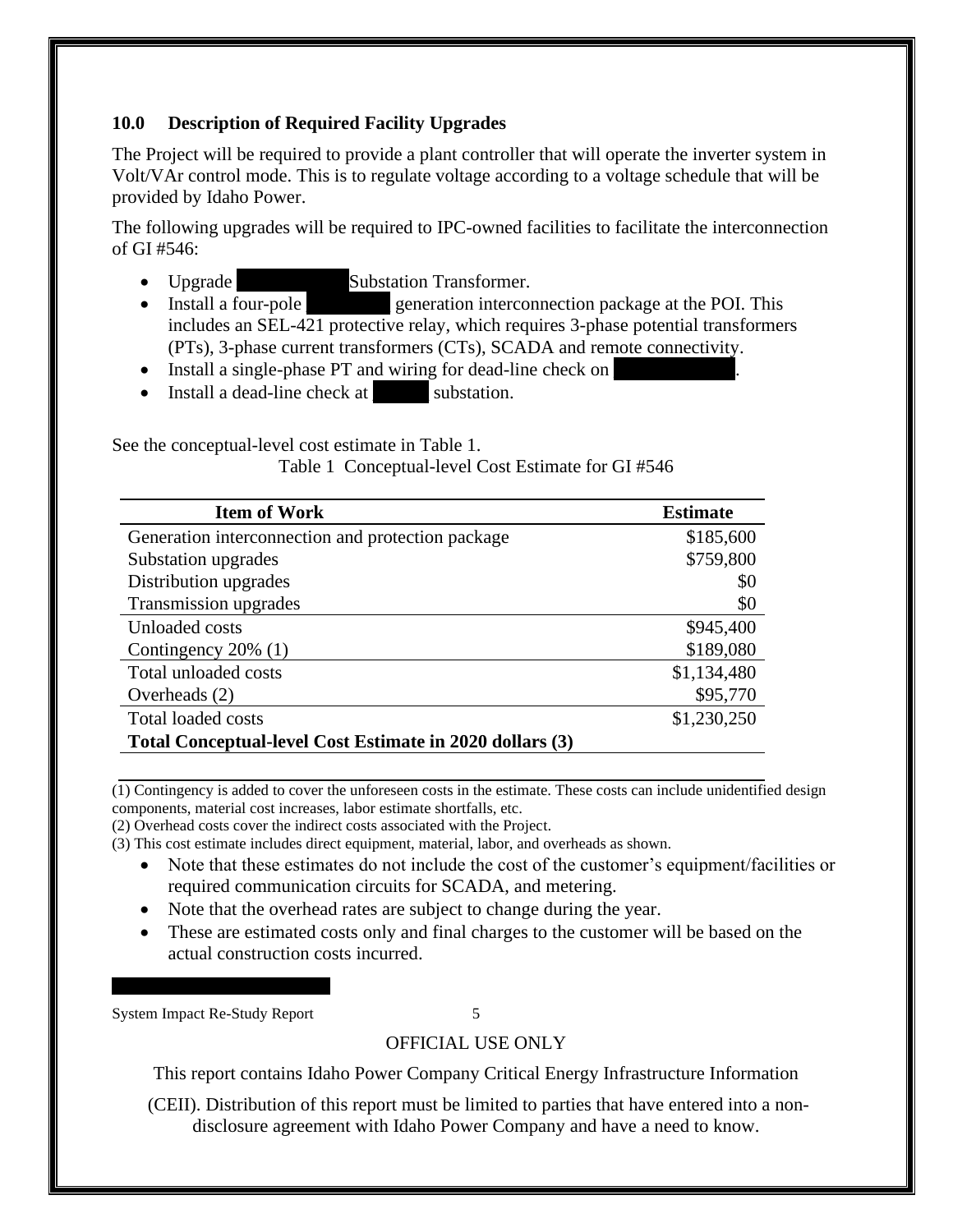These are non-binding conceptual level cost estimates that will be further refined upon the request and completion of Transmission and Distribution Facility Studies.

#### <span id="page-10-0"></span>**11.0 Description of Operating Requirements**

The Project shall be capable of injecting reactive power (over-excited) and absorbing reactive power (under-excited) equal to \_\_\_\_\_\_\_\_\_\_\_\_\_ at all active power output between 20% and 100% of nameplate active power rating as stated by IEEE 1547-2018.



<span id="page-10-1"></span>The Project will be required to control voltage in accordance with a voltage schedule as provided by Idaho Power Grid Operations. Therefore, GI #546 will be required to install a plant controller for managing the real and reactive power output of the the inverter array at the project POI. The latest dynamic files for the inverter shall be submitted to Idaho Power one month prior to commissioning.

Voltage flicker at startup and during operation will be limited to less than 5% as measured at the POI. The allowable voltage flicker limit is further reduced during operation due to multiple voltage fluctuations per hour or minute, per Idaho Power's T&D Advisory Information Manual.

The Project is required to comply with the applicable voltage fluctuation limits found in IEEE Standard 1453-2004 *IEEE Recommended Practice for Measurement and Limits of Voltage Fluctuations and Associated Light Flicker on AC Power Systems.* 

System Impact Re-Study Report 6

#### OFFICIAL USE ONLY

This report contains Idaho Power Company Critical Energy Infrastructure Information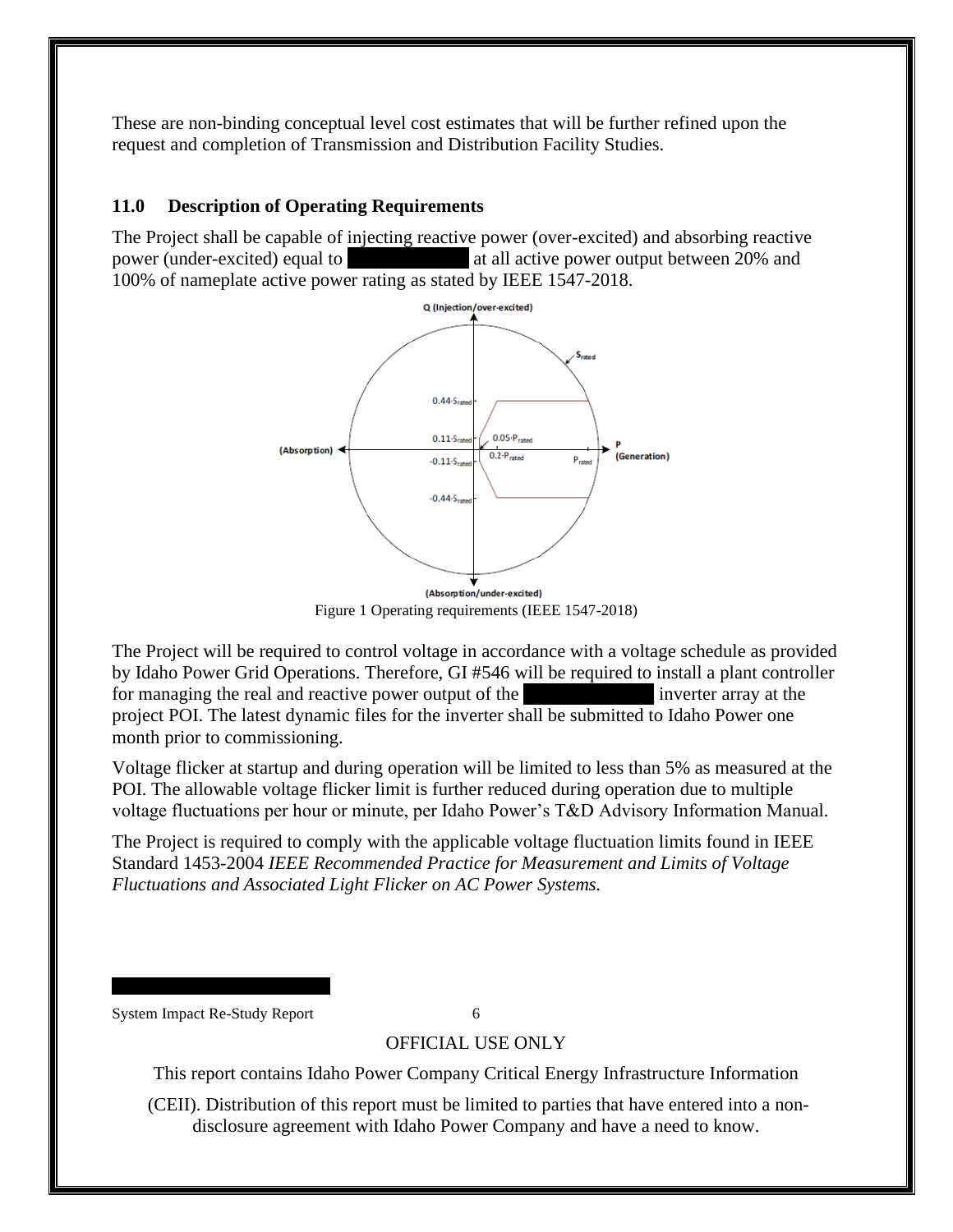The project is required to comply with the applicable Voltage and Current Distortion Limits found in IEEE Standard 519-2014 *IEEE Recommended Practices and Requirements for Harmonic Control in Electrical Power Systems*.

#### <span id="page-11-0"></span>**12.0 Conclusion**

The requested interconnection of the **Example 20** project, GI #546, to Idaho Power's system was studied for impact to the IPC electrical transmission and distribution system.

The results of this re-study list the modifications required to interconnect the project, GI #546, to the existing Idaho Power system.

All generation projects in the area ahead of the Project in the IPC generation interconnection queue and their associated transmission system improvements were modeled in a preliminary power flow analysis to evaluate the feasibility of interconnecting GI #546. The results and conclusions of this System Impact Study are based on the realization of these projects in the unique queue/project order.

The estimated cost to interconnect GI #546 to the IPC system at the point of interconnection considered in this study is approximately \$1,230,250.

Generator interconnection service, either as an Energy Resource or a Network Resource, does not in any way convey any right to deliver electricity to any specific customer or point of delivery.

System Impact Re-Study Report 7

## OFFICIAL USE ONLY

This report contains Idaho Power Company Critical Energy Infrastructure Information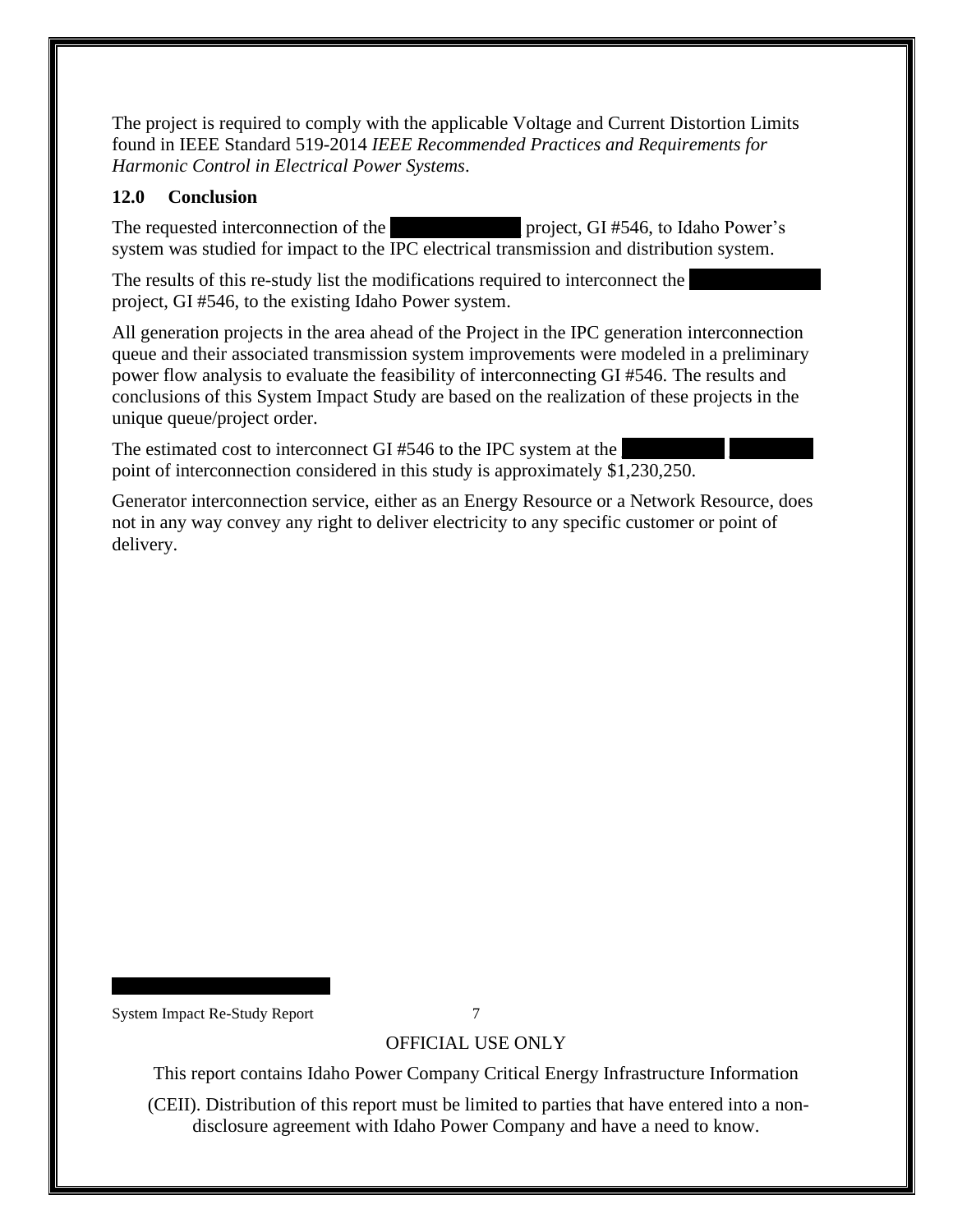#### **APPENDIX A**

#### <span id="page-12-1"></span><span id="page-12-0"></span>**A-1.0 Method of Study**

The Transmission System Impact Study plan inserts the Project up to the maximum requested injection into the selected Western Electricity Coordinating Council (WECC) power flow case and then, using Power World Simulator or GE's Positive Sequence Load Flow (PSLF) analysis tool, examines the impacts of the new resource on Idaho Power's transmission system (lines, transformers, etc.) within the study area under various operating and outage scenarios. The WECC and Idaho Power reliability criteria and Idaho Power operating procedures were used to determine the acceptability of the configurations considered. The WECC case is a recent case modified to simulate stressed but reasonable pre-contingency energy transfers utilizing the IPC system. For distribution feeder analysis, Idaho Power utilizes DNV·GL's Synergi Electric software and EPRI's OpenDSS software.

#### <span id="page-12-2"></span>**A-2.0 Acceptability Criteria**

The following acceptability criteria were used in the power flow analysis to determine under which system configuration modifications may be required:

The continuous rating of equipment is assumed to be the normal thermal rating of the equipment. This rating will be as determined by the manufacturer of the equipment or as determined by Idaho Power. Less than or equal to 100% of continuous rating is acceptable.

Idaho Power's Voltage Operating Guidelines were used to determine voltage requirements on the system. It states, in part, that distribution voltages, under normal operating conditions, are to be maintained within plus or minus 5% (0.05 per unit) of nominal at each meter or POI on the feeder. Therefore, voltages greater than or equal to 0.95 pu voltage and less than or equal to 1.05 pu voltage are acceptable.

Voltage flicker during the starting or stopping of the generator will be limited to less than 5% as measured at the POI. Allowable voltage flicker limit is further reduced during operation due to multiple voltage fluctuations per hour or minute, per Idaho Power's T&D Advisory Information Manual.

Idaho Power's Reliability Criteria for System Planning was used to determine proper transmission system operation.

All customer generation must meet IEEE 519, IEEE1453, IEEE1547, and ANSI C84.1 Standards.

All other applicable national and Idaho Power standards and prudent utility practices were used to determine the acceptability of the configurations considered.

System Impact Re-Study Report 8

#### OFFICIAL USE ONLY

This report contains Idaho Power Company Critical Energy Infrastructure Information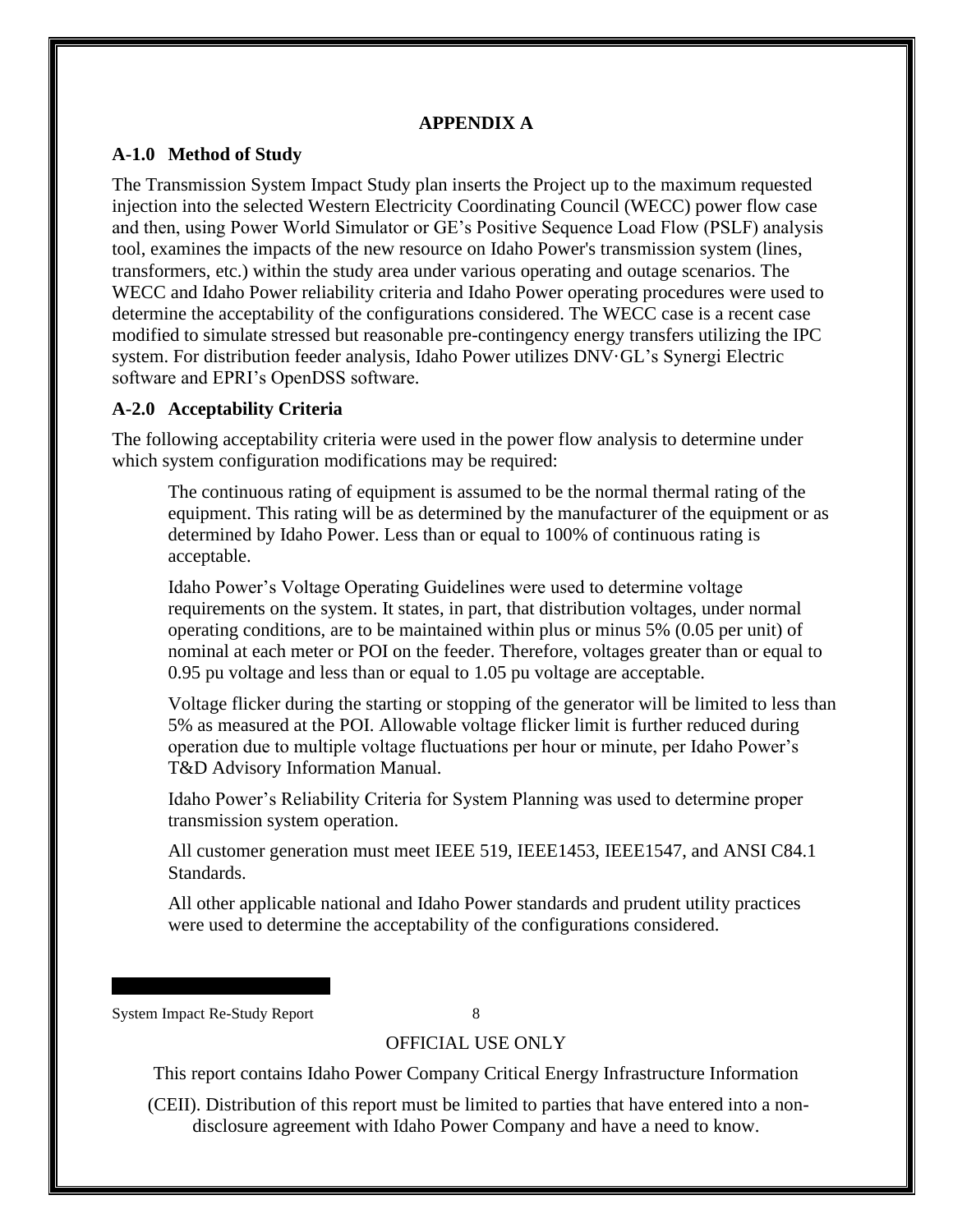The stable operation of the system requires an adequate supply of volt-amperes reactive (VARs) to maintain a stable voltage profile under both steady-state and dynamic system conditions. An inadequate supply of VARs will result in voltage decay or even collapse under the worst conditions.

Equipment/line/path ratings used will be those that are in use at the time of the study or that are represented by IPC upgrade projects that are either currently under construction or whose budgets have been approved for construction in the near future. All other potential future ratings are outside the scope of this study. Future transmission changes may, however, affect current facility ratings used in the study.

#### <span id="page-13-0"></span>**A-3.0 Grounding Guidance**

IPC requires interconnected transformers on the distribution system to limit their ground fault current to 20 amps at the Point of Interconnection.

## <span id="page-13-1"></span>**A-4.0 Electrical System Protection Guidance**

IPC requires electrical system protection per Requirements for Generation Interconnections currently found on the Idaho Power Web site,

<https://docs.idahopower.com/pdfs/BusinessToBusiness/FacConnReq.pdf>

#### <span id="page-13-2"></span>**A-5.0 WECC Coordinated Off-Nominal Frequency Load Shedding and Restoration Requirements**

IPC requires frequency operational limits to adhere to WECC Under-frequency and Overfrequency Limits per the WECC Coordinated Off-Nominal Frequency Load Shedding and Restoration Requirements available upon request.

System Impact Re-Study Report 9

## OFFICIAL USE ONLY

This report contains Idaho Power Company Critical Energy Infrastructure Information